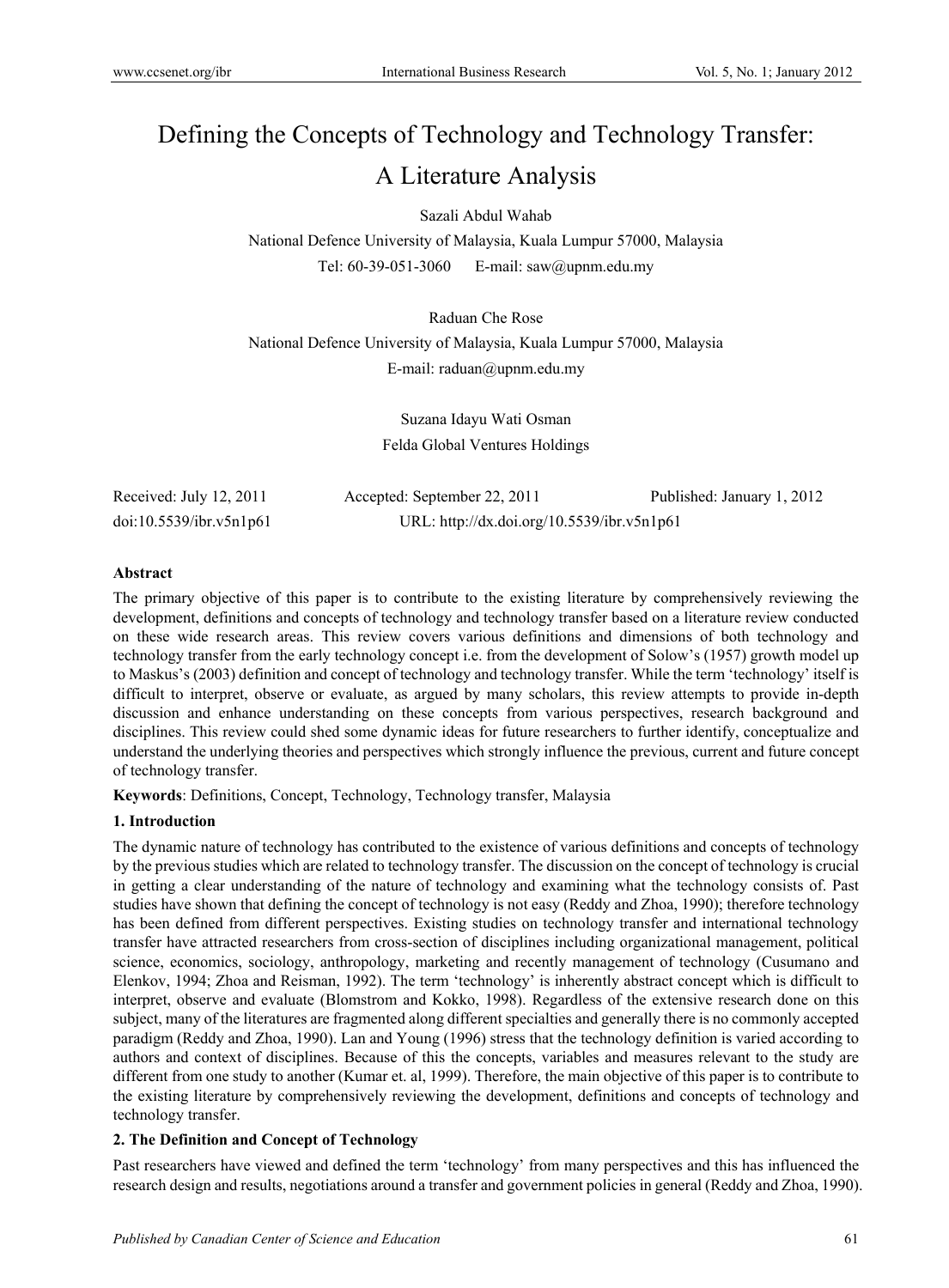Thus, the term technology has been given various definitions by previous literatures. According to Kumar et. al (1999) technology consists of two primary components: 1) a physical component which comprises of items such as products, tooling, equipments, blueprints, techniques, and processes; and 2) the informational component which consists of know-how in management, marketing, production, quality control, reliability, skilled labor and functional areas. The earlier definition by Sahal (1981) views technology as 'configuration', observing that the transfer object (the technology) relies on a subjectively determined but specifiable set of processes and products. The current studies on the technology transfer have connected technology directly with knowledge and more attention is given to the process of research and development (Dunning, 1994). By scrutinizing the technology definition, there are two basic components that can be identified: 1) 'knowledge' or technique; and 2) 'doing things'. Technology is always connected with obtaining certain result, resolving certain problems, completing certain tasks using particular skills, employing knowledge and exploiting assets (Lan and Young, 1996). The concept of technology does not only relate to the technology that embodies in the product but it is also associated with the knowledge or information of it use, application and the process in developing the product (Lovell, 1998; Bozeman, 2000).

The early concept of technology as information holds that the technology is generally applicable and easy to reproduce and reuse (Arrow, 1962). However, Reddy and Zhoa (1990) contend that the early concept of technology contradicts with a strand of literatures on international technology transfer which holds that "technology is conceived as firm-specific information concerning the characteristics and performance properties of the production process and product design". They further argue that the production process or operation technology is embodied in the equipment or the means to produce a defined product. On the other hand, the product design or product technology is that which is manifested in the finished product. Pavitt (1985) suggests that technology is mainly differentiated knowledge about specific application, tacit, often uncodified and largely cumulative within firms. Thus, based on this argument, technology is regarded as the firm's 'intangible assets' or 'firm-specific' which forms the basis of a firm's competitiveness and will generally release under special condition (Dunning, 1981). Tihanyi and Roath (2002) propose that technology can include information that is not easily reproducible and transferable. Based on this argument technology is seen as "tacit knowledge (Polanyi, 1967) or firm-specific, secrets or knowledge known by one organization" (Nonaka, 1994).

Technology as the intangible assets of the firm is rooted in the firms routines and is not easy to transfer due to the gradual learning process and higher cost associated with transferring tacit knowledge (Rodasevic,1999). Valuable technological knowledge which is the intangible assets of the firm is never easily transferred from one firm to another because the technological learning process is needed to assimilate and internalized the transferred technology (Lin, 2003). Rosenberg and Frischtak (1985) also consider technology as firm-specific information concerning the characteristics and performance properties of production processes and product designs; therefore technology is tacit and cumulative in nature. Burgelman et al. (1996) refer technology as the theoretical and practical knowledge, skills, and artifacts that can be used to develop products and services as well as their production and delivery systems. Technology is also embodied in people, materials, cognitive and physical processes, facilities, machines and tools (Lin, 2003). Based on Sahal's (1981) concept, Bozeman (2000) argues that technology and knowledge are inseparable simply because when a technological product is transferred or diffused, the knowledge upon which its composition is based is also diffused. The physical entity cannot be put to use without the existence of knowledge base which is inherent and not ancillary.

MacKenzie and Wajcman (1985) define technology as the integration of the physical objects or artifacts, the process of making the objects and the meaning associated with the physical objects. These elements are not distinctive and separable factors but form a 'seamless web' that constitutes technology (Woolgar, 1987). In defining the term technology, all the three elements must be understood as being inter-connected to each other and a change in one element will affect the other two elements. The latest definition given by Mascus (2003) has broadened the concept of technology where technology is defined as 'the information necessary to achieve a certain production outcome from a particular means of combining or processing selected inputs which include production processes, intra-firm organizational structures, management techniques, and means of finance, marketing methods or any of its combination'. Other scholars such as Tepstra and David (1985) suggest that technology as a cultural system concerned with the relationships between humans and their environment. From the systems perspective Afriyie (1988) defines technology as encompassing: 1) the basic knowledge sub-system; 2) the technical support system (software); and 3) the capital-embodied technology (hardware). This perspective views that technology recognizes the need to identify the different elements of a particular country's technology that are complementary and mutually reinforcing. The previous studies done by the researchers have offered various definitions and concepts of technology from different disciplines, contexts and perspectives. Table 1 below shows a list of definitions and concepts of technology (in a chronological order) which was gathered from the previous literatures.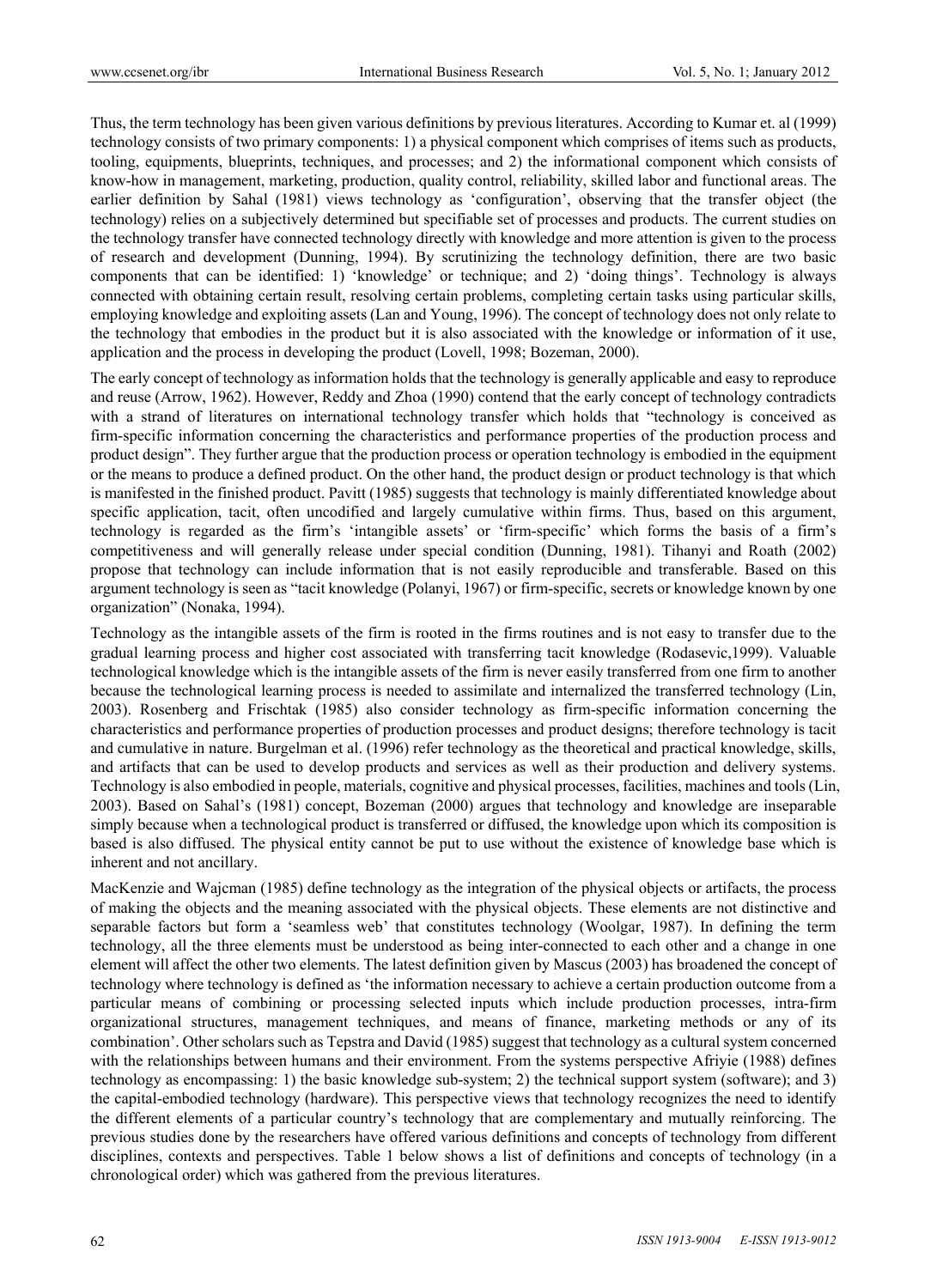#### Insert Table 1 Here

Apart from understanding the concept of technology, the classification of technology is also crucial in explaining the various kinds of technologies that embody in the product, production processes and human capital of the firm. Reddy and Zhoa (1990) in their extensive review of technology transfer literature have constructed taxonomies of technology from the previous literatures. The early taxonomy of technology was developed by Mansfield (1975) who used "embodied" and "disembodied" technology classification. The classification was later further extended by Madeuf (1984) to include capital embodied, human embodied and disembodied technology. Hall and Johnson (1970) suggest the use of "product-embodied", "process-embodied" and "person-embodied" technology classification rather than the classification based on "general", "system-specific", and "company specific" technology. General technology includes technical information which is common to companies in the same activity. System specific technology corresponds to knowledge and know-how develops for solving particular industrial problems. Company specific technology covers the corporate skills and capabilities from general activity and experience of each individual firm. Robock (1980) and Chudson (1971) have constructed technology taxonomy by separating product designs, production techniques and managerial functions. Madeuf (1984) suggests a distinction between "alienated' technology and "socialized" technology. Alienated technology includes information which is not free such as secret know-how. Conversely, "socialized technology" does not imply any specific transaction.

#### **3. Defining the Concept of Technology Transfer**

The definitions and concepts of technology transfer have been discussed in many different ways based on the disciplines of research and according to the purposes of the research (Bozeman, 2000). Gibson and Smilor, (1991) view technology transfer is often a chaotic, disorderly process involving groups and individuals who may hold different views about the value and potential use of the technology. According to them technology often has no definitive meaning or value. Researchers, developers, and users are likely to have different perceptions about the technology. A review of literature on technology transfer reveals that technology transfer is a complex, difficult process even when it occurs across different functions within a single product division of a single company (Zaltman et al., 1973; Kidder, 1981; Smith and Alexander, 1988). Technology transfer is commonly acknowledged to be a complex process that needs time to evolve (Agmon and von Glinow, 1981).

Nevertheless, the economic theories for example Solow's (1957) growth model, have often treated technology as given that is embodied in products or processes; where technologies that resemble blueprint, machines, or materials are easily replicated and transferred (Lin, 2003). The literatures on technology transfer and international technology transfer are extensive and varied in perspective from various disciplines which include political science, economics, sociology, public policy, marketing and management of technology (Kumar et al., 1999). The issues that have been investigated, among other, are technology transfer process, appropriateness of technology, cooperation and conflict between transfer countries, the success of technology transfer, and the social and economic benefits of technology transfer for both suppliers and recipient countries (Katz, 1985; Lall, 1982).

Past literatures have referred technology transfer as the transmission of know-how to suit local conditions, with effective absorption and diffusion both within and across countries (Chung, 2001; Kanyak, 1985). Other early researchers for example Baranson (1970) defines technology transfer as transmission of know-how (knowledge) which enable the recipient enterprise to manufacture a particular product or provide a specific service. As compared to the sale of machinery and equipment, the transfer of technology requires a sustained relationship between two enterprises over a period of time to enable the receiving enterprise to produce the product with the desired level of quality standards and cost efficiency (Reddy and Zhoa, 1990). This is consistent with the earlier argument by Chesnais (1986) who argues that technology transfer does not only transfer the technical know-how (knowledge) required to produce the product to the recipient but also the capacity to master, develop and later produce autonomously the technology underlying the products. In the context of developing countries, Hoffman and Girvan (1990) argue that technology transfer needs to be perceived in terms of achieving three core objectives: 1) the introduction of new techniques by means of investment of new plants; (2) the improvement of existing techniques and (3) the generation of new knowledge.

Since the term "technology transfer" provides many dimensions, it has often been used to describe the process by which ideas and concepts are moved from the laboratory to marketplace (Phillips, 2002; Williams & Gibson, 1990), the transfer and knowledge and concept from developed to less technologically developed countries (Derakhshani, 1983; Putranto et al., 2003) and the transfer of inventive activities to secondary users (Van Gigch, 1978). Autio and Laamanen (1995) suggest a broader definition by proposing that technology transfer involves an intentional, goal-oriented interaction between two or more social entities, during which the pool of technological knowledge remains stable or increases through the transfer of one or more components of technology. Levin (1996) considers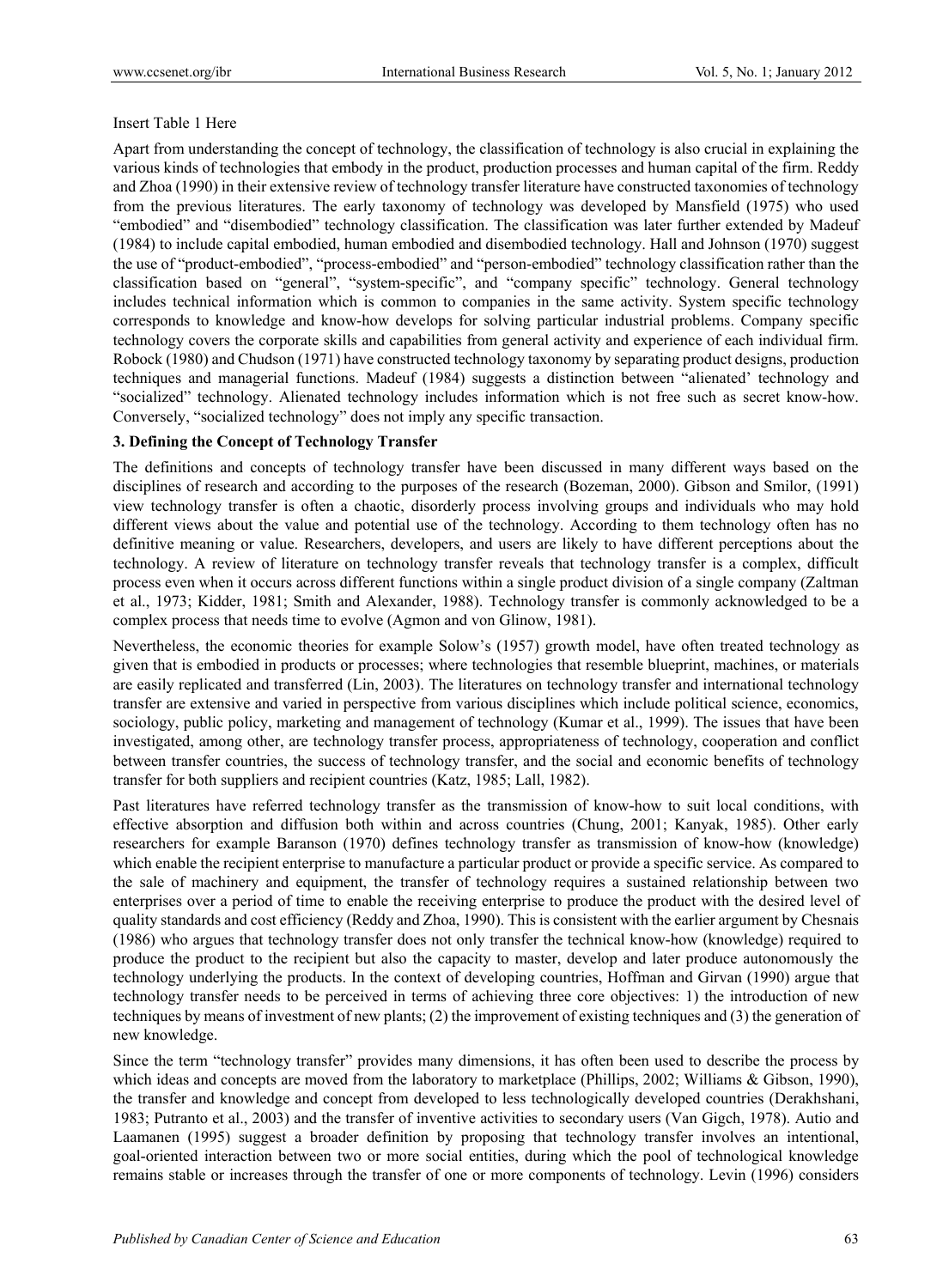technology transfer as the application of scientific principles to solve practical problems. From the social science perspective Levin (1993) defines technology transfer as a socio-technical process implying the transfer of cultural skills accompanying the movement of machinery, equipment and tools. This definition includes the transfer of the physical movement of artifacts and the embedded cultural skills. Majority of the previous studies have defined technology transfer as the transmission or movement of knowledge as a process. It involves the process how an organization or a country transfers scientific or technological achievements, new uses for technology, designs, and the technical knowledge that can be used in production (Chun 2007). Technology can also be transferred from one place to another or from a university to an enterprise (Solo and Rogers, 1972). The process that involves does not only concern about the transmission of knowledge but it is also relate to a learning process where technological knowledge is continually accumulated into human resources that are engaged in production activities. A successful technology transfer will eventually lead to a deeper and wider accumulation of knowledge (Shiowattana, 1991).

The technology transfer concept is not only concern about the transfer of technological knowledge or information but also the technology recipient's capability to learn and absorb technology into the production function (Maskus, 2003). Das (1987) argues that technology transfer can be of two types: 1) production of new product (product or embodied technology transfer); and 2) more efficient production of existing products (process or disembodied technology transfer). Hall and Johnson (1970) define technology transfer as technology system in terms of whether it is embodied in people (person-embodied), things (product-embodied) or processes (process-embodied). Farhang (1997) suggests that transfer of technologies in cases of manufacturing processes requires not only the transfer of technological knowledge in the form of process sheets, blueprints, products, and materials specification but also the transfer of know-how of high-calibre engineering and technical personnel.

In their extensive review on technology transfer literature from various disciplines, Zhoa and Reisman (1992) view that economists often define technology transfer on the basis of the properties of generic knowledge where the main focus is on variables that relate to production and design (Arrow, 1969; Dosi, 1988). For the sociologist, they tend to link technology transfer to innovation and view technology as 'a design for instrumental action that reduces the uncertainty of cause–effect relationships involved in achieving a desired outcome' (Rogers, 1962; Rogers and Shoemaker, 1971). The anthropologists tend to broadly view technology transfer within the context of cultural change and how technology affects changes. Zhoa and Reisman (1992) identify that bulk of the technology transfer literatures have also been contributed by the management researchers. They argue that business disciplines tend to concentrate on issues such as stages of technology transfer, design and related stages and sales (Teese, 1976; Lake 1979). On the other hand, the management researchers tend to focus on intra-sector transfer and relationships between technology transfer and strategy (Rabino, 1989; Chiesa and Manzini, 1996; Laamanen and Autio, 1996; Lambe and Spekman, 1997). Most of the literatures on management have shifted their focus to alliances among enterprises and how alliances are crucial to the development of technology transfer (Zhoa and Reisman, 1992). Table 2 below shows a list of technology transfer's definitions and concepts which was gathered from various literatures on technology transfer.

Insert Table 2 Here

#### **4. Technology Transfer and Knowledge Transfer**

Based on the above definitions and concepts gathered from various literatures, the area of technology transfer is wide and dynamic. The numbers of literatures on the subject are voluminous, extensive and varied in perspectives (Kumar et al., 1999; Zhoa and Reisman, 1992). A review of literature reveals that past studies have made little attempt to explain the difference between knowledge transfer and technology transfer. Many of the studies do not draw a clear line between knowledge and technology transfer because most of the studies have regularly applied the term interchangeably in both technology transfer and knowledge transfer literatures; where majority have treated knowledge transfer and technology transfer as having similar meaning. Based on various definitions from different disciplines of research and background, majority of the researchers have affirmed that technology transfer is closely associated with the transfer of information, know-how, technical knowledge which is embodied in the products, processes and managements. This is obviously because of the critical element of knowledge that underlies technology transfer (Hall and Johnson, 1970; Kanyak, 1985; Shiowattana, 1987; Das, 1987; Williams and Gibson, 1990; Hayden, 1992; Gibson and Rogers, 1994). Other definitions of technology transfer, for example Grosse (1996) makes direct reference to knowledge as elements underlying technology transfer of product technology, process technology and management technology.

There are many researchers who have attempted to explain, directly or indirectly, the relationship between technology transfer and knowledge transfer and some even tried to draw distinction between the two concepts. Kogut and Zander (1992,1993), in their study on knowledge transfer within the multinationals (MNCs), use both terms interchangeably to establish a close association between technology transfer and knowledge transfer when suggesting that technology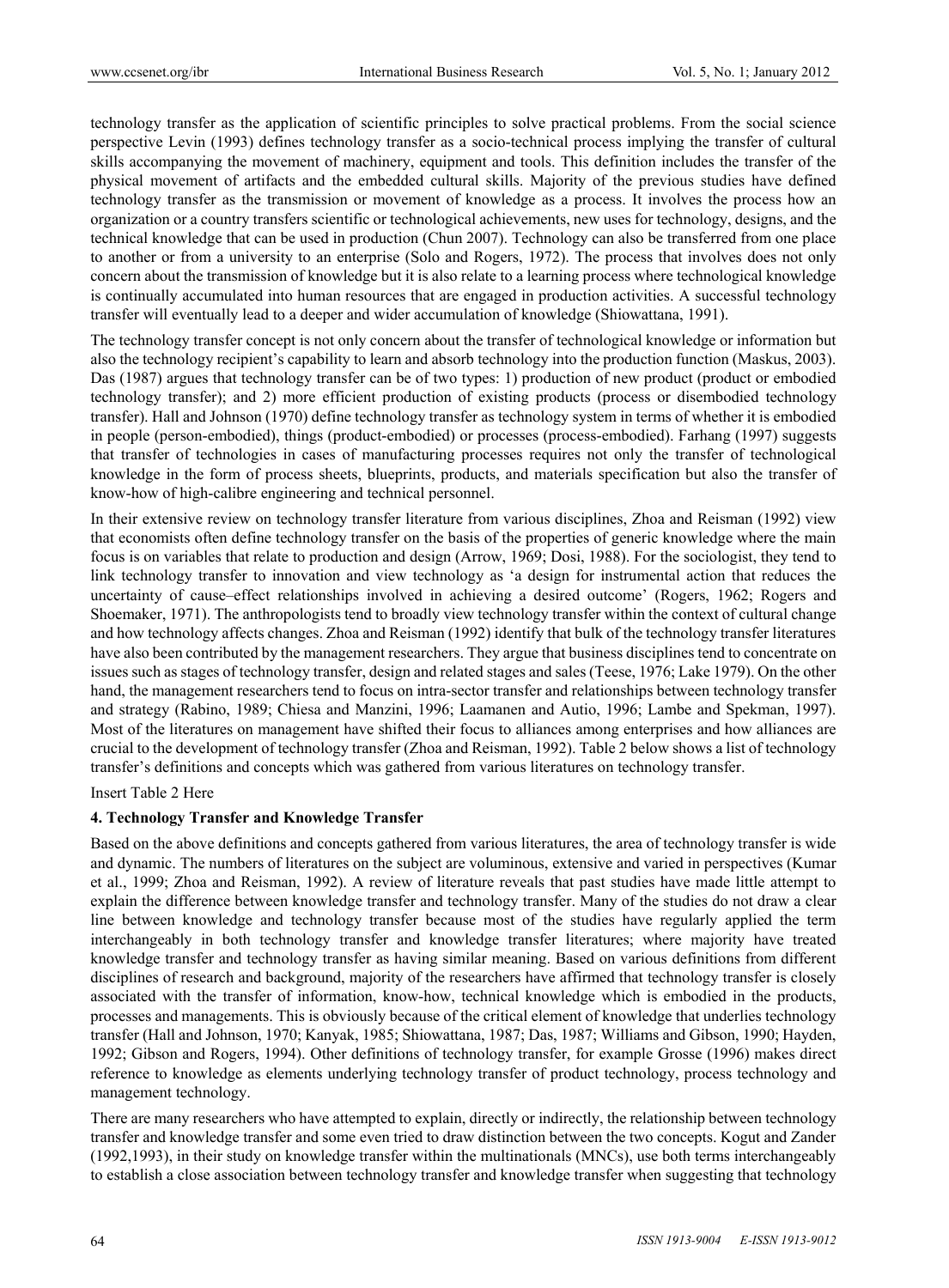transfer within MNCs can be explained by the attributes of knowledge such as tacitness, codifiability and teachability. Sinani and Meyer (2004), when studying the spillovers of technology transfer from FDI in Estonia, make no distinction between technology transfer and knowledge transfer. Sung and Gibson (2000), in their study on levels and keys factor in knowledge and technology transfer, connote technology and knowledge transfer to have similar meaning. They suggest that knowledge and technology transfer as the movement of knowledge and technology through some channels from one individual or organization to another. Past studies have suggested that technology and knowledge are inseparable. For example Sahal (1981, 1982) argues that technology as 'configuration', observing that the transfer object, the technology must rely on a subjectively determined but specifiable set of processes and products. It is no longer sufficient to simply focus on the product because it is not only the product that is being transferred but the knowledge of its use and application which are embedded in the products.

Bozeman (2000), in his study on technology transfer and public policy, states that the approach by Sahal (1981, 1982) has resolved a major analytical problem in distinguishing the technology and knowledge transfer. Both technology and knowledge transfer are inseparable because when a technological product is transferred or diffused the knowledge upon which its composition is based is also transferred (Bozeman, 2000). A recent study by Li-Hua (2006) on the effectiveness of technology transfer in China indicates that the technology will not occur without knowledge transfer as knowledge is the key to control technology. Simonin (1999b), in the study of transfer of marketing know-how in strategic alliance, suggests that study on knowledge transfer turn almost invariably to technology transfer when empirical investigation is in order. Studies have shown that the tendency of the current studies have connected technology directly with knowledge (Dunning, 1994). In the context of technology transfer through FDI, Kogut and Zander (1993) have explicitly indicated foreign direct investment is the transfer of knowledge, which embodies a firm's advantage, underlies technology, production, marketing or other activities. Although technology transfer and knowledge transfer has been regularly used interchangeably in many literatures since they are highly interactive, however, they serve different purposes. Gopalakrishnan and Santoro (2004) distinguish technology transfer and knowledge transfer in term of their purposes when they argue that knowledge transfer focuses on a broader and have more inclusive construct which is directed more towards the "why" for change, whereas technology transfer focuses on a narrow and more targeted construct that usually embodies certain tools for changing the environment. Even though there are distinctions between their purposes, majority of researchers agree that knowledge is the critical element that underlies technology transfer.

#### **5. Conclusion**

Based on the above discussion, both technology and technology transfer concepts encompass many different interpretations and views depending on the organizations' objectives, research background, researchers, developers, users, research areas and disciplines and underlying perspective (theories). Therefore, various parties are likely to hold different views and perceptions on these two concepts. This review could shed some dynamic ideas for future researchers to further identify, conceptualize and understand the underlying theories and perspectives which strongly influence the previous, current, and future concept of technology transfer. Such understanding is necessary to enable the interested parties (such as private sectors, government departments, academics, researchers and students) to relate with the practical and empirical aspects of various relevant theories which explain technology transfer concept. The simple explanation is that different perspectives/theories underlying technology transfer will have different theoretical arguments and insights, research problems, constructs, variables, and measurements.

#### **References**

Afriyie, K. (1988). A Technology Transfer Methodology for Developing Joint Production Strategies in Varying Systems, In F. J. Contractor and P. Lorange (Eds.). *Cooperative Strategies in International Business*, 81-95.

Agmon, T., & von Glinow, M. (1991). *Technology Transfer in International Business,* Oxford: Oxford Universities Press.

Arrow, K. (1969). Classificatory Notes on the Production and Transmission of Technological Knowledge. *American Economic Review*, 244–250.

Arrow K. J. (1962). *Economic Welfare and the Allocation of Resources for Invention, in: R. R. Nelson, The Rate and Direction of Inventive Activity*. Princeton University Press, New Jersey.

Autio, E., & Laamanen, T. (1995). Measurement and Evaluation of Technology Transfer: Review of Technology Transfer Mechanisms and Indicators. *International Journal of Technology Transfer Management*, 10(6), p. 643-664.

Baronson, J. (1970). Technology Transfer through the International Firms. *American Economic Review Papers and Proceedings*, 435-440.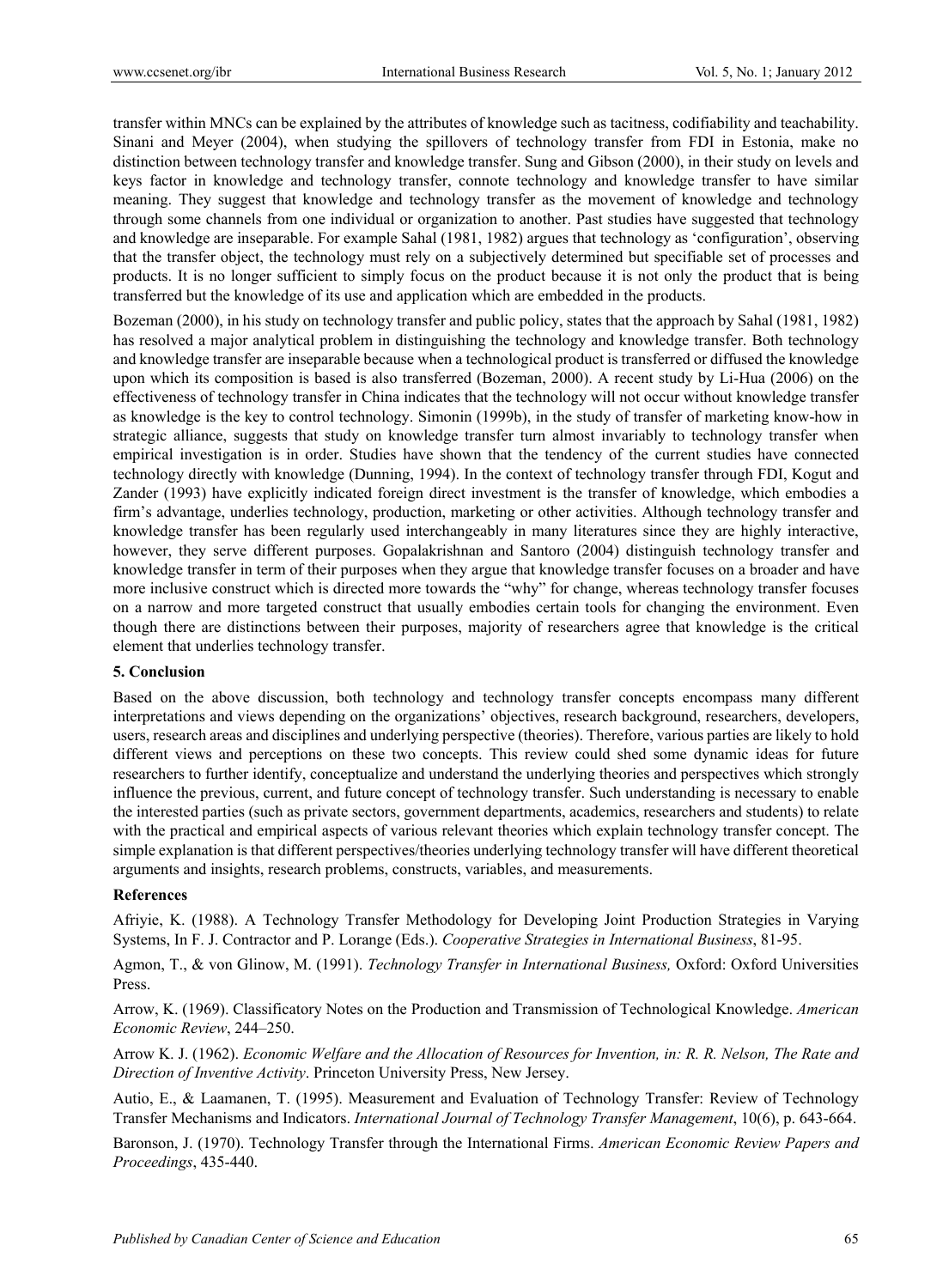Blomstrom, M., & Kokko, A. (1998). Multinational Corporations and Spillovers. *Journal of Economic Surveys,* 12(3), 247-77. http://dx.doi.org/10.1111/1467-6419.00056

Bozeman, B. (2000). Technology Transfer and Public Policy: A Review of Research and Theory. *Research Policy*, 29, 627-655. http://dx.doi.org/10.1016/S0048-7333(99)00093-1

Burgelman, R. A., Maidique, M. A., & Wheelwright, S. C. (1996). *Strategic Management of Technology and Innovation*. (2nd ed.). Chicago: I. L, Irwin.

Cameron, E. H. (1960). *Samuel Slater: Father of American Manufacturers*, Portland, MA: The Bond Wheelwright Company.

Caves, R. E. (1974). Multinational Firms, Competition and Productivity in Host-Country Markets. *Economica*, 41, 176-193. http://dx.doi.org/10.2307/2553765

Chesnais, F. (1986). Science, Technology and Competitiveness. *OECD STI Review,* 1.

Chiesa, V., & Manzini, R. (1996). Managing Knowledge Transfer within Multinational Firms. *International Journal of Technology Management*, 12(4), 462–476.

Chudson, W. A (1971). The international transfer of commercial technology to developing countries. *UNITAR Research Reports* No. 13 New York.

Chun, C. L. (2007). Modeling the Technology Transfer to Taiwan from China. *International Research Journal of Finance and Economics*, 7, 48-66.

Chung, W. (2001). Identifying Technology Transfer in Foreign Direct Investment: Influence of Industry Conditions and Investing Firm Motives. *Journal of International Business Studies*, 32 (2), 211-229. http://dx.doi.org/10.1057/palgrave.jibs.8490949

Cusumano, M. A., & Elenkov, D. (1994). Linking international technology transfer with strategy and management: a literary commentary. *Research Policy*, 23(2), 195–215. http://dx.doi.org/10.1016/0048-7333(94)90053-1

Das, S. (1987). Externalities and Technology Transfer through Multinational Corporations. *Journal of International Economics*, 22, 171-182. http://dx.doi.org/10.1016/0022-1996(87)90028-6

Daghfous, A. (2004). An Empirical Investigation of the Roles of Prior Knowledge and Learning Activities in Technology Transfer. *Technovation*, 24, 939-953. http://dx.doi.org/10.1016/S0166-4972(03)00059-2

Derakhshani, S. (1983). Factors affecting success in international transfers of technology — A synthesis, and a test of a new contingency model. *Developing Economies* 21 (1983), 27–45.

Dosi, G. (1988). The Nature of the Innovation Process. In: Dosi, G. et al. (Eds.). *Technical Change and Economic Theory*. London: Pinter Publishers.

Dunning, J. H. (1994). Multinational Enterprises and the Global of Innovatory Capacity. *Research Policy*, 23, 67-88. http://dx.doi.org/10.1016/0048-7333(94)90027-2

Dunning, J. H. (1981). Alternative Channels and Modes of International Resource Transmission, in T. Sagafi-Nejad, Perlmutter, H., & Moxon, R. (Eds.). *Controlling International Technology Transfer: Issues, Perspectives and Implications*. New York: Permagon.

Ernst, D., & Kim, L. (2002). Global Production Network, Knowledge Diffusion, and Local Capability Formation. *Research Policy,* 31, 1417-1429. http://dx.doi.org/10.1016/S0048-7333(02)00072-0

Farhang, M. (1997). Managing technology transfer to China: conceptual framework and operational guidelines. *International Marketing Review*, 14(2), 92 - 106. http://dx.doi.org/10.1108/02651339710170195

Foster, G. (1962). *Traditional Cultures and the Impact of Technological Change*. New York: Harper Publishing.

Galbraith, J. K. (1972). *The New Industrial State*. London, UK: Andre Deutsch.

Gibson, D. V., & Rogers, E. M. (1994). *R&D Collaboration on Trial: The Microelectronics and Computer Technology Corporation.* Harvard Business Press.

Gibson, D. V., & Smilor, W. (1991). Key Variables in Technology Transfer: A field – Study Based on Empirical Analysis. *Journal of Engineering and Technology Management*, 8, 287-312. http://dx.doi.org/10.1016/0923-4748(91)90015-J

Gopalakrishnan, S., & Santoro, M. D. (2004). Distinguishing Between Knowledge Transfer and Technology Transfer Activities: The Role of Key Organizational Factors. *IEEE Transaction on Engineering Management,* 51(1), 57-69. http://dx.doi.org/10.1109/TEM.2003.822461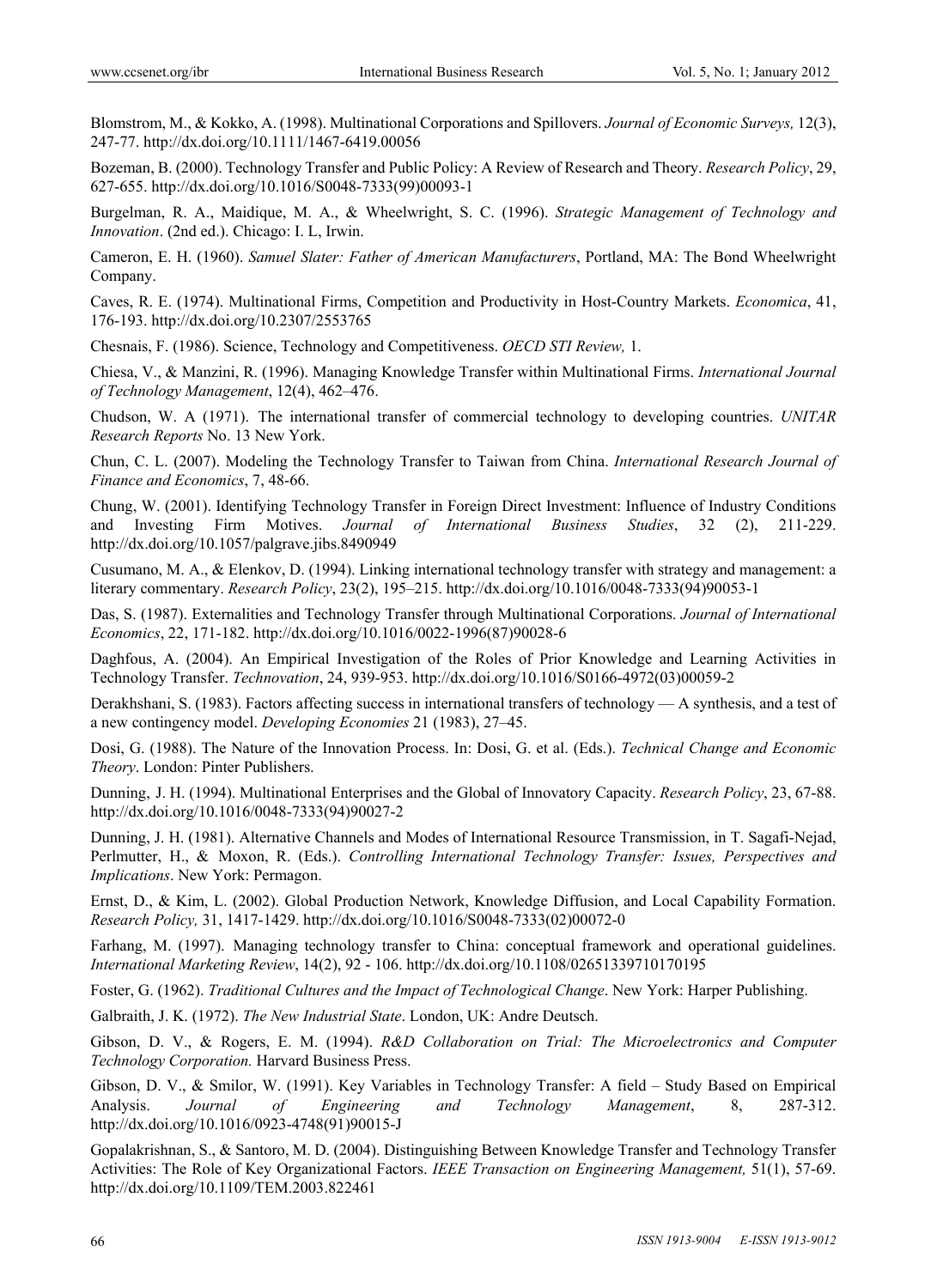Goulet, D. (1989). *The Uncertain Promise: Value Conflicts in Technology Transfer*. New York: New Horizons Press.

Grosse, R. (1996). International Technology Transfer in Services. *Journal of International Business Studies*, 27(4), 781-800. http://dx.doi.org/10.1057/palgrave.jibs.8490153

Hall, G. R., & Johnson, R. E. (1970). *The Technology Factors in International Trade.* New York: Colombia University Press.

Hawkins, R., & T. Gladwin. (1981). *Conflicts in the international transfer of technology: a US home country view*. In Sagafi-Nejad et al.

Hawthorne, E. P. (1971). *The Transfer of Technology*. Paris: OEDC.

Hayden, F. G. (1992). *Corporate Networks, A US Case Study*. Rotterdam: Erasmus University, Conference on the Dynamics of the Firm.

Hoffman, K., & Girvan, N. (1990). *Managing International Technology Transfer: A Strategic Approach for Developing*, IDRC.

Jeannet, J. P., & Liander, B. (1978). Some patterns in the transfer of technology within multinational corporations. *J. Int. Business Stud,* 3, 108–118. http://dx.doi.org/10.1057/palgrave.jibs.8490672

Jones, R. (1970). *The Technology Factors in International Trade*. New York: Universities Bureau of Economics Research.

Katz, J. M. (1984). *Echnological innovation, industrial organization and comparative advantages of Latin American metalworking industries*. London: Macmillan.

Kanyak, E. (1985). *Transfer of Technology from Developed Countries: Some Insights from Turkey*. CT: Quarum Books.

Kidder, T. (1981). *The Soul of a Machine*, Massachusetts: Little Brown.

Kogut, B., & Zander, U. (1993). Knowledge of the Firm and the Evolutionary Theory of the Multinational Corporation. *Journal of International Business Studies*, 24 (4), 625-646. http://dx.doi.org/10.1057/palgrave.jibs.8490248

Kogut, B., & Zander, U. (1992). Knowledge of the Firm, Combinative Capabilities, and the Replication of Technology. *Organization Science*, 3(3), 383-97. http://dx.doi.org/10.1287/orsc.3.3.383

Kumar, V., Kumar, U., & Persaud, A. (1999). Building Technological Capability through Importing Technology: The Case of Indonesian Manufacturing Industry. *Journal of Technology Transfer*, 24, 81-96. http://dx.doi.org/10.1023/A:1007728921126

Laamanen, T., & Autio, E. (1996). Dominant Dynamic Complementarities and Technology-Motivated Acquisitions of New Technology-based Firms. *International Journal of Technology Management,* 12 (7–8), 769–786.

Lambe, C. J., & Spekman, R. E. (1997). Alliances, External Technology Acquisition, and Discontinuous Technological Change. *Journal of Product Innovation Management,* 14 (2), 102–116. http://dx.doi.org/10.1016/S0737-6782(96)00077-X

Lake, A. (1979). Technology Creation and Technology Transfer by Multinational Firms. *Research in International Business and Finance*, 1 (2), 137–177.

Lall, S. (1982). *Technological learning in the Third World: Some implications of technology exports*. London: Frances Pinter.

Lan, P., & Young, S. (1996). International Technology Transfer Examined at Technology Component Level: A Case Study in China. *Technovation,* 16 (6), 277-286. http://dx.doi.org/10.1016/0166-4972(96)00005-3

Levin, M. (1996). Technology Transfer in Organizational Development: An Investigation into the Relationship between Technology Transfer and Organizational Change. *International Journal of Technology Management*, 2 (3), 297-308.

Levin, M. (1993). Technology Transfer as a Learning and Development Process: An Analysis of Norwegian Programmes on Technology Transfer. *Technovation*, 13 (8), 497-518. http://dx.doi.org/10.1016/0166-4972(93)90065-4

Li-Hua, R. (2006). Examining the Appropriateness and Effectiveness of Technology Transfer in China. *Journal of Technology Transfer in China*, 1 (2), 208-223. http://dx.doi.org/10.1108/17468770610670992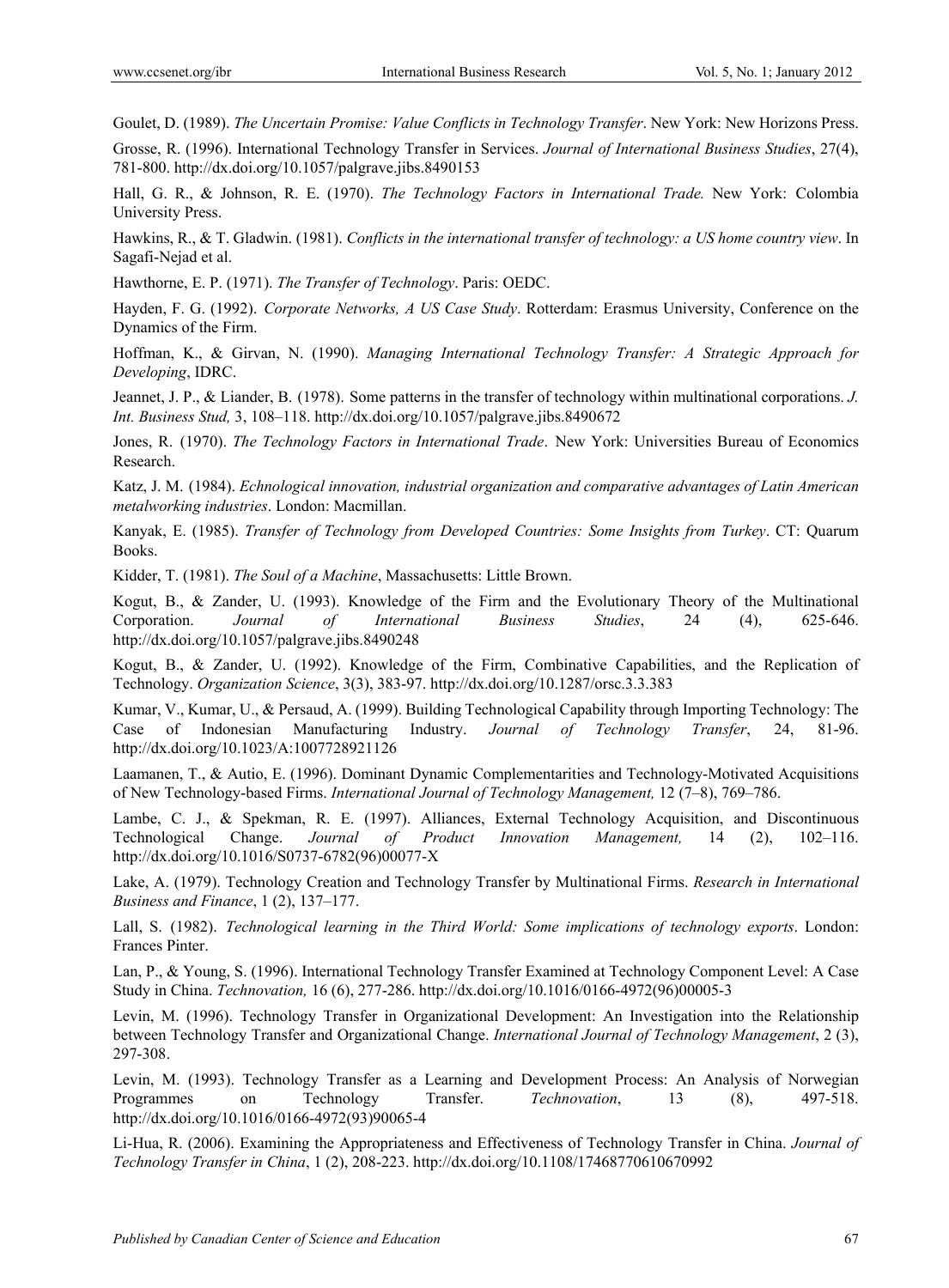Lin, W. B. (2003). Technology Transfer as Technological Learning: A Source of Competitive Advantage for Firms with limited R & D Resources. *R & D Management*, 33 (3), 327-341. http://dx.doi.org/10.1111/1467-9310.00301.

Lovell, S. A. (1998). *Technology Transfer: Testing a Theoretical Model of the Human, Machine, Mission, Management and Medium Components*. Unpublished Msc. thesis. Cranfield: College of Aeronautics, Cranfield University.

Mansfield, E. (1975). International Technology Transfer: Forms, Resource Requirement and Policies. *American Economic Review*, 65, 372-376.

MacKenzie, D., & Wajcman, J. (1985). *The Social Shaping of Technology: How the Refrigerator Got Its Hum*, Milton Keynes: Open University Press.

Madeuf, B. (1984). International technology transfers and international technology payments: definitions, measurements and firms' behaviour. *Research Policy,*13(3).

Maskus, K. E. (2003). *Encouraging International Technology Transfer.* UNCTAD/ICTSD Capacity Building Project. On Intellectual Property Rights and Sustainable Development.

Merrill, R. (1968). The Role of Technology in Cultural Evolution. *Social Biology*, 19 (3), 246–256.

Methe, D.T. (1991). *Technology Competition in Global Industries*. New York: Quarum Books.

Natarajan, & Tan, J. M. (1992). *The Impact of MNC Investments in Malaysia, Singapore and Thailand*. Singapore: Institute of Southeast Asian Studies,.

Nonaka, I. (1994). A Dynamic Theory of Organizational Knowledge Creation. *Organization Science*, 5, 14–37. http://dx.doi.org/10.1287/orsc.5.1.14

Pacey, A. (1983). *The Culture of Technology*. Oxford: Blackwell.

Pavitt, K. (1985). Patent Statistics as Indicators of Innovative Activities: Possibilities and Problems. *Scientometrics*, 7, 77–99. http://dx.doi.org/10.1007/BF02020142

Phillips, R. (2002). Technology Business Incubators: How Effective Is Technology Transfer Mechanisms? *Technology in Society,* 24 (3), 299-316. http://dx.doi.org/10.1016/S0160-791X(02)00010-6

Polanyi, M. (1967). *The Tacit Dimension*. NY: Anchor, Garden City.

Putranto, K., Stewart, D., & Moore, G. (2003). International Technology Transfer of Technology and Distribution of Technology Capabilities: The Case of Railway Development in Indonesia. *Technology in Society*, 25 (1), 42-53. http://dx.doi.org/10.1016/S0160-791X(02)00035-0

Rabino, S. (1989). High Technology Firms and Factors Influencing Transfer of R & D Facilities. *Journal of Business Research.* 18 (3), 297–312.

Radosevic, S. (1999). *International Technology Transfer and Catch-up in Economic Development*. Nothampton, MA: Edward Edgar Publishing.

Reddy, N. M., & Zhao, L. (1990). International Technology Transfer: A Review. *Research Policy*, 19, 285-307. http://dx.doi.org/10.1016/0048-7333(90)90015-X

Reisman, A. (2006). Transfer of Technologies: A Cross-disciplinary Taxonomy. *The International Journal of Management Science*, 33, 189-202.

Robock, S. H. (1980). *The International Technology Transfer Process*. Washington D.C: National Academy of Sciences.

Roessner, J. D. (1993). What Companies Want From the Federal Labs. *Issues in Science and Technology*, 10 (1), 37-42.

Rogers, E. M. (1962). Diffusion of Innovations. New York: The Free Press of Glencoe.

Rogers, E. M., & Shoemaker, F. F. (1971). *Communication of Innovations. A Cross Cultural Approach*. New York: Free Press.

Rosenberg, N., & Frischtak. C. (1985). *International Technology Transfer: Concepts, Measures and Comparisons.*  New York: Praeger.

Sahal, D. (1982). *The Transfer and Utilization of Technical Knowledge*. Lexington: Lexington Publishing.

Sahal, D. (1981). Alternative Conceptions of Technology. *Research Policy,* 10, 2-24. http://dx.doi.org/10.1016/0048-7333(81)90008-1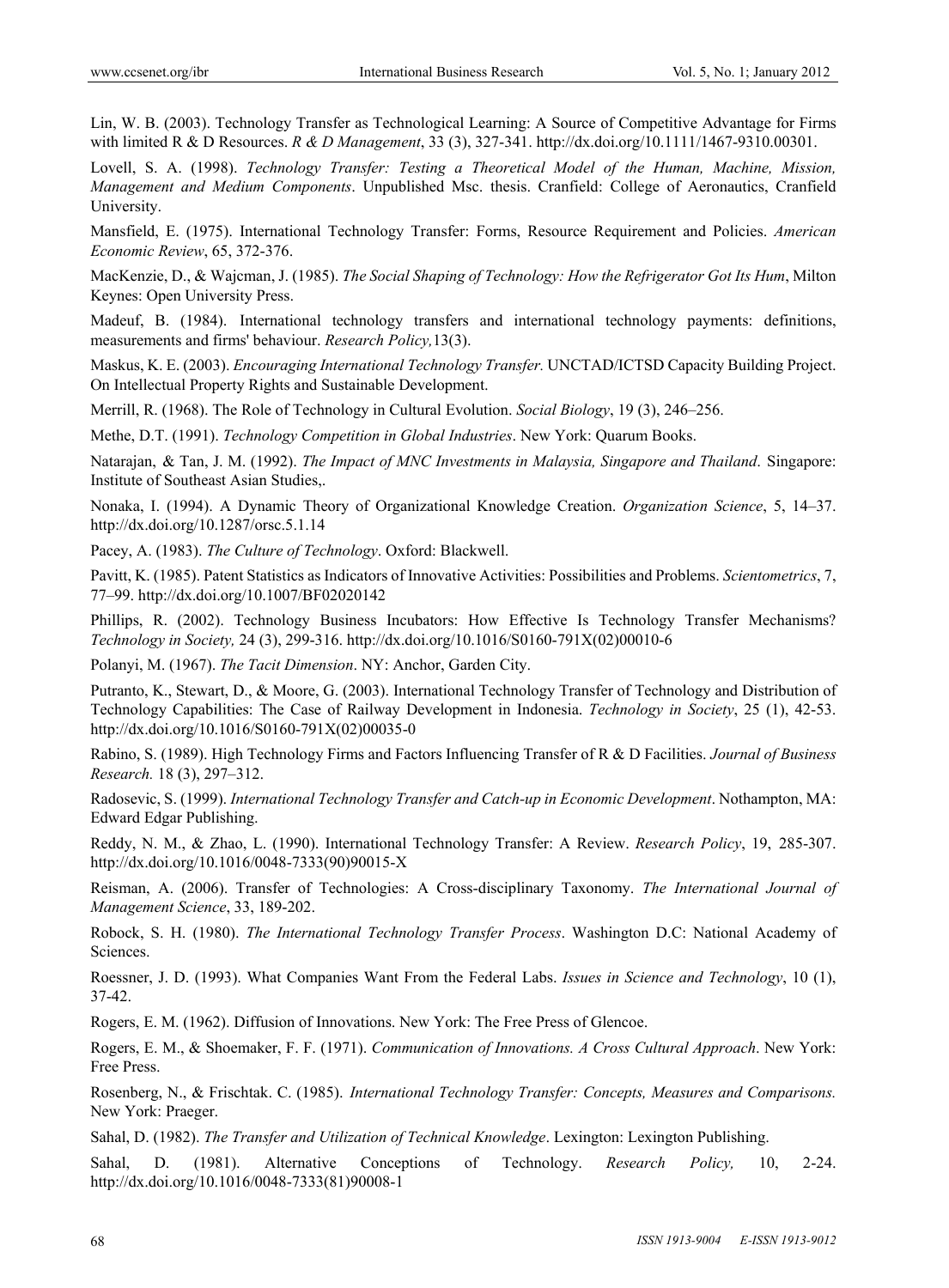Sazali, A.W., & Raduan, C. R. (2011). *The Inter Firm Technology Transfer in Malaysia – A Holistic Approach*. Saarbrucken: VDM Verlag Publishing.

Sazali A. W., & Raduan C. R. (2011). *The Handbook of Inter Firm Technology Transfer – An Integrated Knowledge-Based View and Organizational Learning Perspective.* Germany*:* LAP LAMBERT Academic Publishing.

Sinani, E., & Meyer, K. E. (2004). Spillovers of Technology Transfer from FDI: The Case of Estonia. *Journal of Comparative Economics*, 32, 445-466. http://dx.doi.org/10.1016/j.jce.2004.03.002

Simonin B. L. (1999b). Transfer of marketing know-how in international strategic alliances: an empirical investigation of the role and antecedents of knowledge ambiguity. *Journal of International Business Studies*, 30(3), 463–90. http://dx.doi.org/10.1057/palgrave.jibs.8490079

Sherman, G. (1981) *Technology Transfer Innovation and International Competitiveness*, New York: John Wiley & Sons.

Shiowattana, P. (1991). *Transfer of Japanese Technology and Management to the ASEAN Countries*. Tokyo: University of Tokyo Press.

Smith, D. K., & Alexander, B. C. (1988). *Fumbling the Future: How Xerox Invented, the Ignored, the First Personal Computer*. New York: William morrow.

Solo, R. A., & Rogers, E. M. (1972). *Inducing Technological Change for Economic Growth and Development*. East Lansing: Michigan State University Press.

Solow, R. M. (1957). Technical Change and the Aggregate Production Function. *Review of Economics Statistics*, 39 (3), 312-320. http://dx.doi.org/10.2307/1926047

Strassman, W. P. (1968). *Technological Change and Economic Development: The Manufacturing Process of Mexico and Puerto Rico*. Ithaca: Cornell University Press.

Sung, T. K., & Gibson, D. V. (2000). Knowledge and Technology Transfer: Key Factors and Levels. *Proceeding of 4th International Conference on Technology Policy and Innovation*.

Szulanski, G. (1996). Exploring Internal Stickiness: Impediments to the Transfer of Best Practice within the Firm, *Strategic Management Journal*, 17, 27–43.

Techakanont, K., & Terdudonthan, T. (2004), Evolution of Inter-firm Technology Transfer and Technological Capability Formation of Local Parts Firms in the Thai Automobile Industry. *Journal of Technology Innovation,* 12 (2), 151-183. http://dx.doi.org/10.1080/19761597.2004.9668602

Teece, D. (1986). Transaction Cost Economics and the Multinational Enterprise: An Assessment. *Journal of Economic Behavior and Organization*, 7, 21-46. http://dx.doi.org/10.1016/0167-2681(86)90020-X

Teece, D. (1977). Time Cost Trade-off: Elasticity Estimates and Determinants for International Technology Transfer Projects. *Management Science*, 23 (8), 830-841. http://dx.doi.org/10.1287/mnsc.23.8.830

Teese, D. (1976). *The Multinational and the Resource Cost of International Technology Transfer.* Ballinger: Cambridge, MA.

Tepstra, V., & David, K. (1985). *The Cultural Environment of International Business*, Cincinnati,, OH: Southwestern Publishing Co.

Tihanyi, L., & Roath, A. S. (2002). Technology Transfer and Institutional Development in Central and Eastern Europe. *Journal of World Business*, 37, 188-198. http://dx.doi.org/10.1016/S1090-9516(02)00077-9

Van Gigch, J. P. (1978). *Applied General Systems Theory*. New York, NY: Harper and Row.

William, F., & Gibson, D. V. (1990). *Technology Transfer: A Communication Perspective*. Sage: Beverly Hills, CA.

Woolgar, S. (1987). Reconstruction Man and Machine: A Note on Sociological Critiques of Cognitivism. Cambridge, MA: MIT press.

Zaltman, G., Dundan, R., & Holbeck, J. (1973). *Innovation and Organizations*, New York: Wiley.

Zhao, L. M., & Reisman, A. (1992). Towards Meta Research on Technology Transfer. *IEEE Transaction on Engineering Management*, 39 (1), 13-21. http://dx.doi.org/10.1109/17.119659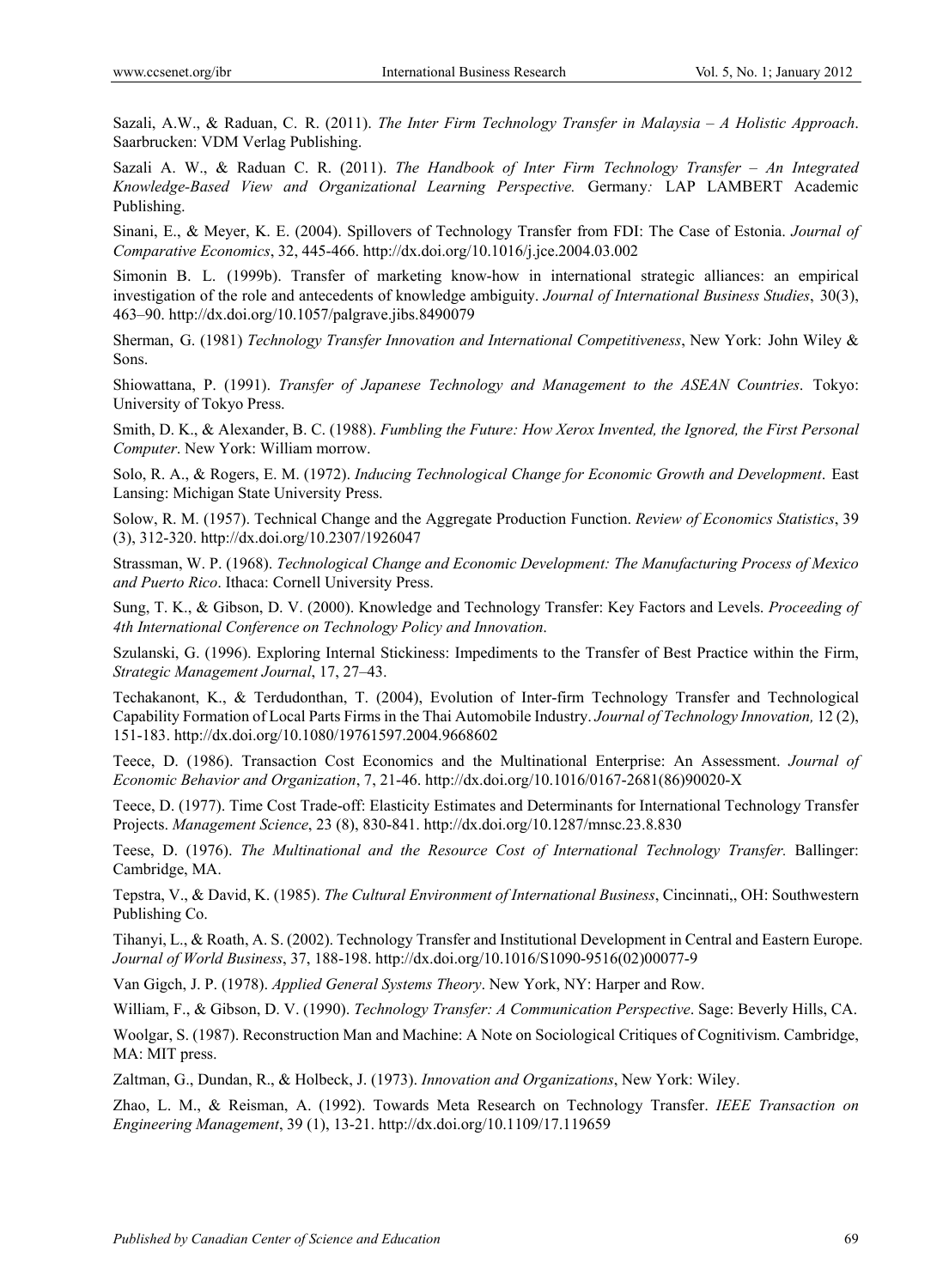| Year | Scholars               | Definitions                                                                                                                                                                                                                                                                                                                                                                                                                                                                                |
|------|------------------------|--------------------------------------------------------------------------------------------------------------------------------------------------------------------------------------------------------------------------------------------------------------------------------------------------------------------------------------------------------------------------------------------------------------------------------------------------------------------------------------------|
| 1968 | Merrill                | Technology connotes the practical arts, bodies of skills, knowledge and procedures for making, using, and doing useful<br>things.                                                                                                                                                                                                                                                                                                                                                          |
| 1968 | Strassman              | The tools, a stock-pile of utensils, but to a kind of tool-using behavior, a set of methods for making specific goods.                                                                                                                                                                                                                                                                                                                                                                     |
| 1970 | Jones                  | The way in which the resources inputs are converted into commodities.                                                                                                                                                                                                                                                                                                                                                                                                                      |
| 1971 | Hawthorne              | The application of science to solve well-defined problems.                                                                                                                                                                                                                                                                                                                                                                                                                                 |
| 1972 | Galbraith              | The systematic application of knowledge to practical tasks.                                                                                                                                                                                                                                                                                                                                                                                                                                |
| 1976 | Teese                  | A set of knowledge or experience related to the production of a product or the implementation of a process.                                                                                                                                                                                                                                                                                                                                                                                |
| 1981 | Hawkins and<br>Gladwin | The specialized knowledge pertaining to the production of the goods and services in organized economic activity,<br>including the knowledge and skills required to manage a set of interrelated technical processes.                                                                                                                                                                                                                                                                       |
| 1983 | Pacey                  | The application of scientific and other organized knowledge to practical tasks by ordered systems that involve people<br>and organizations, living things, and machines.                                                                                                                                                                                                                                                                                                                   |
| 1987 | Woolgar                | An integration process of physical objects, the process of making the objects and the meaning associated with the<br>physical objects. These elements are not distinctive and separable factors, but form a seamless web that constitutes<br>technology                                                                                                                                                                                                                                    |
| 1989 | Goulet                 | The application of science because of their special relationship.                                                                                                                                                                                                                                                                                                                                                                                                                          |
| 1991 | Methe                  | A process where its origins and destination are connected and its dynamic nature is highlighted.                                                                                                                                                                                                                                                                                                                                                                                           |
| 1992 | OECD                   | A structure or a network due to various feedback loops between it and other sub-systems within a society, and to its<br>obviously non-linear development projections                                                                                                                                                                                                                                                                                                                       |
| 1992 | Natarajan<br>and Tan   | The knowledge or expertise that is required in the production or assembly of a given good. Technology therefore<br>embodied in the related machinery and utilized by a firm.                                                                                                                                                                                                                                                                                                               |
| 1996 | Levin                  | Technology is not really a 'thing'; it is better characterized as an approach. It is the application of scientific principles to<br>solve practical problems. Technology has been described as having three facets: material artifacts (things), the use of<br>artifacts to pursue a goal, and the knowledge to use these artifacts.                                                                                                                                                       |
| 1996 | Burgelman et<br>al.    | The theoretical and practical knowledge, skills, and artifacts that can be used to develop products and services as well as<br>their production and delivery systems. Technology is embodied in people, materials, cognitive and physical processes,<br>facilities, machines and tools.                                                                                                                                                                                                    |
| 1998 | Lovell                 | Technologies are separated into 'product technologies' (associated with the physical and engineering aspects of<br>equipment) and 'process technologies' (associated with the processed by which problems are solved).                                                                                                                                                                                                                                                                     |
| 2002 | Tihanyi and<br>Roath   | Information such as a patent, know-how or trade secrets. Conversely it can be modified as equipment, component<br>assemblies/parts or as a final product. Production techniques/processes, which require necessary skills to apply different<br>methods of production, represent a combination of tangible and intangible technology. Technology can also include<br>information that is not easily reproducible or transferable.                                                          |
| 2003 | Maskus                 | The information necessary to achieve a certain production outcome from a particular means of combining or processing<br>selected inputs which include production processes, intra-firm organizational structures, management techniques, and<br>means of finance, marketing method or any of its combination. Technology may be codified in formulas, blueprints,<br>drawings, and patent applications or uncodified in the sense of requiring implicit know-how on the part of personnel. |
| 2006 | Reisman                | The development and application of tools, machines, materials and processes that help in solving human problems.                                                                                                                                                                                                                                                                                                                                                                           |

## Table 1. Various Definitions of Technology from Previous Literatures

Source: Sazali and Raduan (2011)